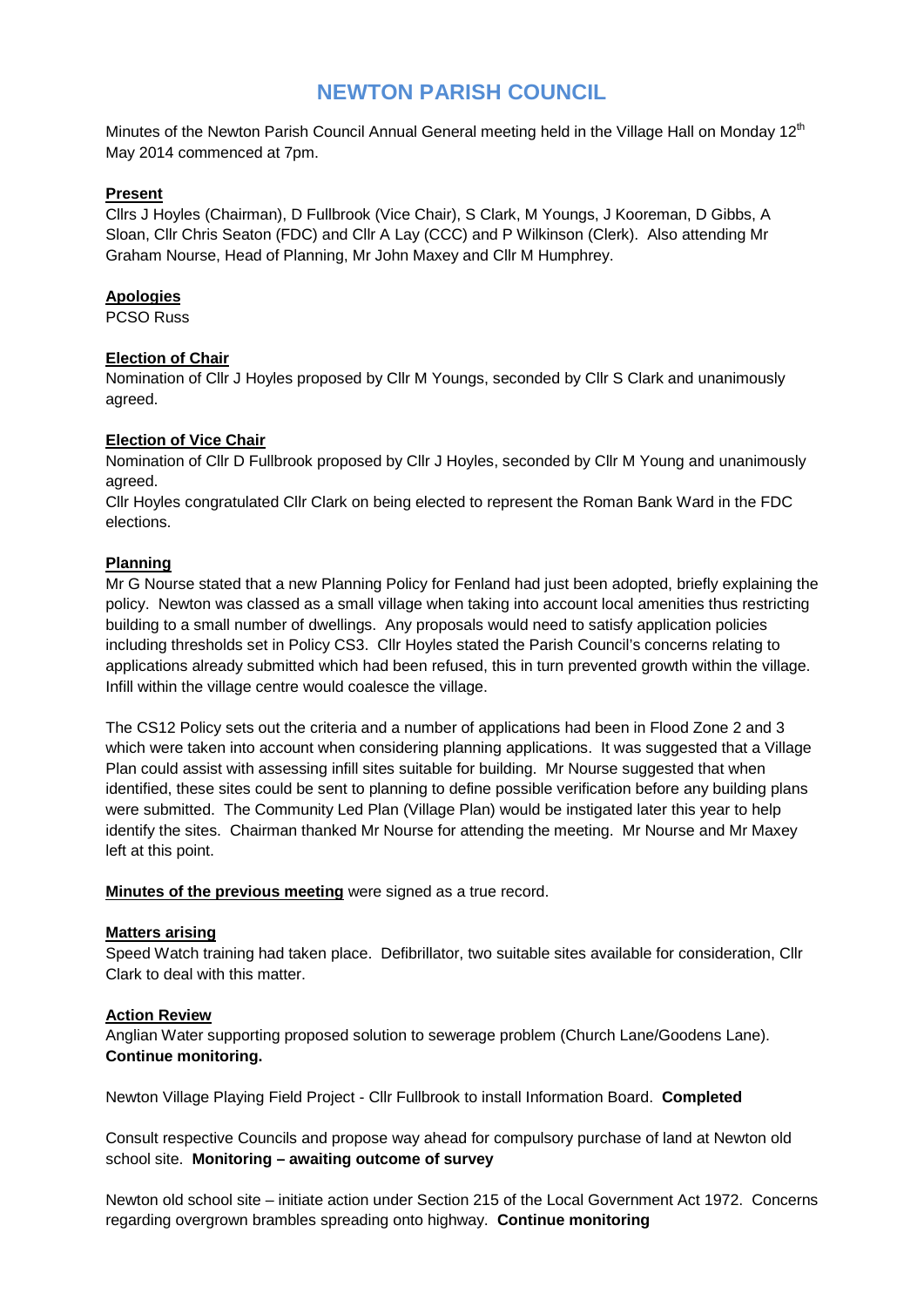Obtain separate estimates for control of moles on playing field, St James' Church. **Completed**

Newton old school site - design and conduct survey of Newton residents to determine preferred usage. Cllr Clark to complete for next meeting. **Ongoing**

Allotment Newton High Road (No. 2) – write to tenant concerning proper usage and waiting list, no response received from allotment holder. Allotment reallocated. **Closed**

Request CCC Highways action to move speed restriction signs at East end of High Road to same position as official 'NEWTON' sign (closer to junction with Little Ramper). **Ongoing**

Advise resident 21, Goodens Lane (Miss Sargeant) concerning mole control. Cllr Fullbrook contacted resident and Clerk to write explaining situation. **Closed**

#### **Highways**

Resurfacing possibility for part of Fen Road and Brewers Lane later in year. Cllr Hoyles thanked Cllr Fullbrook for all his personal help. Road sign at junction of Fitton End/ Mill Lane missing. Cllr Youngs to contact Highways Department as regards replacement.

Highways Department (Kate Day) was contacted regarding mole problem in grass verge in Goodens Lane, it is not considered a vermin problem no further action to be taken.

#### **Finance**

Copies of the end of year finance for 2013/2014 were circulated. After reading through the finances for the year the Clerk asked if there were any questions. As there were no queries the accounts were approved by the Councillors and signed by the Chairman. The auditor Mr Paul Rose confirmed his retirement, next year another auditor will be required. Cllr Hoyles to approach Mr Leighton. Letter of thanks to be sent to Mr Rose.

End of Year the Community account £1691.49, Savings account £1690.98 *Payments*

£135 for mole eradication in Churchyard and Playing Field

Groomfield invoice query being dealt with by CCC Finance Department awaiting outcome.

Aon Insurance annual premium increased partly due to IPT Insurance Premium Tax. Clerk to investigate another insurance company quote before making a final decision.

*Receipts*

Precept for half year £3250 Inland Revenue Vat refund £266.36 All allotment rents paid for half year until April 2015 Insurance overcharge £5 Annual Peppercorn rent village hall £1

Cllr Seaton left meeting for further engagement**.**

## **Allotments**

Two requests received for the vacant allotment from Mr Clarke and Mr Elliott, following discussion the Cllrs agreed to allocating the allotment to Mr Elliott who had been on the waiting list for some considerable time. Clerk to write to Mr Elliott to confirm and to complete an allotment agreement. A letter will also be sent to Mr Clarke. Due to some maintenance required to the allotment, it was agreed that the rent will be wavered until April 2015.

#### **Planning**

Erection of 4 x 2 storey 2 bed courtyard style dwellings east of 326 High Road. Conversion of Barn to form 2 storey 3 bed dwelling 271 High Road (Barn at Boors Farm).

## **Village Hall**

Continues to flourish, Saturday 31<sup>st</sup> May at 7pm, 'Songs from the Shows' with David Martin tickets available. Continue to promote the village hall.